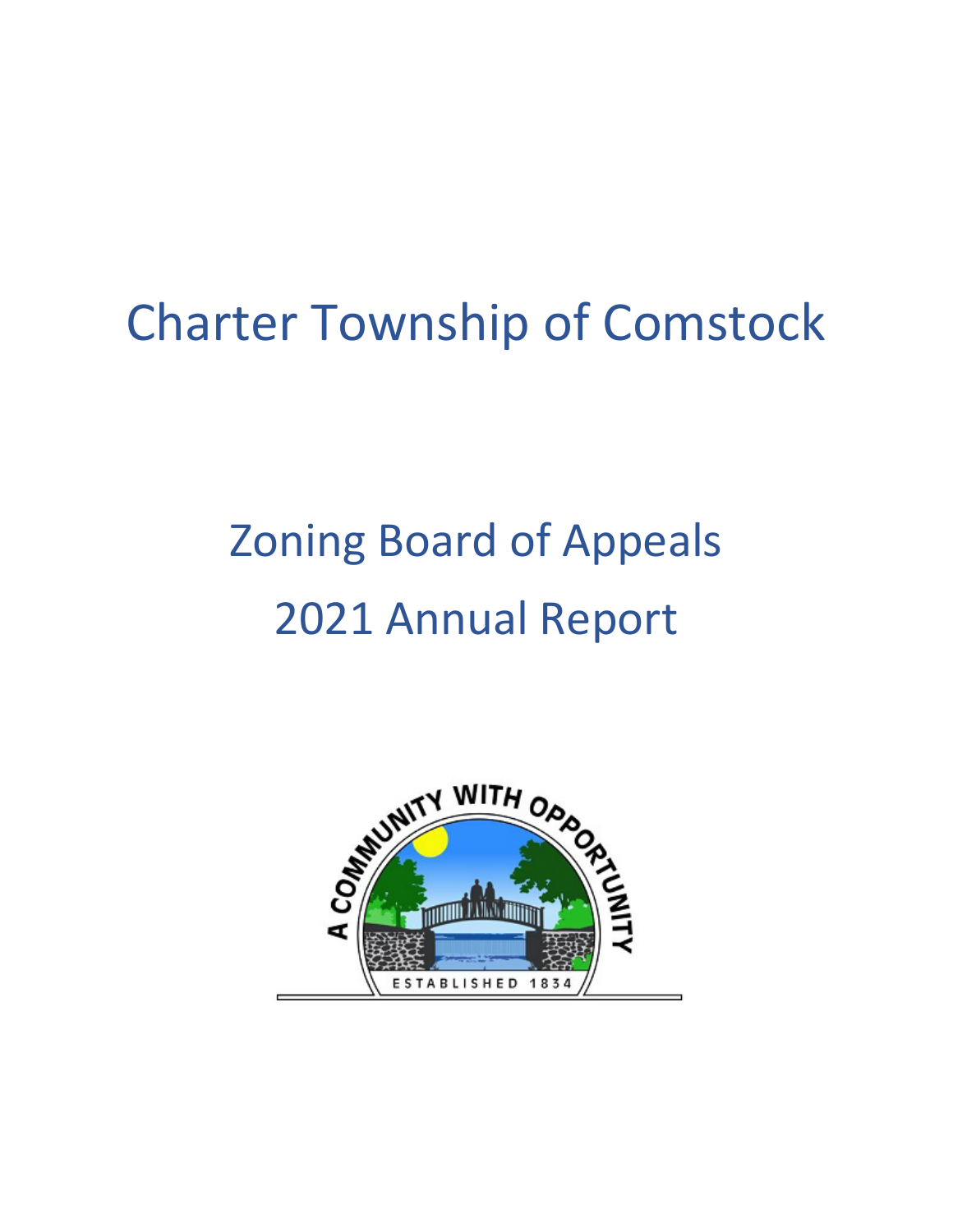# **Summary**

Despite being a very challenging time due to COVID-19, development activity did not slow down in 2020. The Zoning Board of Appeals (ZBA) held eight meetings. One meeting was held in-person and seven were held virtually via ZOOM.

In 2021, the ZBA considered a variety of variance requests, two fence height waiver requests and considered an appeal of a zoning administrator decision.

The seven individuals listed below made up the membership of the Comstock Charter Township Zoning Board of Appeals in 2021. There are five regular members and two alternates that serve in a formal capacity in the event that a regular member is absent or has a conflict of interest and must abstain from participating in an agenda item.

Ron Kuivenhoven, Chair Steve Gazdag Vice Chair Randy Beister (Liaison from the Planning Commission) Jodi Colby Patrick McVerry Rob Reilman, first alternate Marla Schwartz, second alternate

*With staff-support from*  Community Development Director Jodi Stefforia

*With legal guidance from* Township Attorney Catherine Kaufman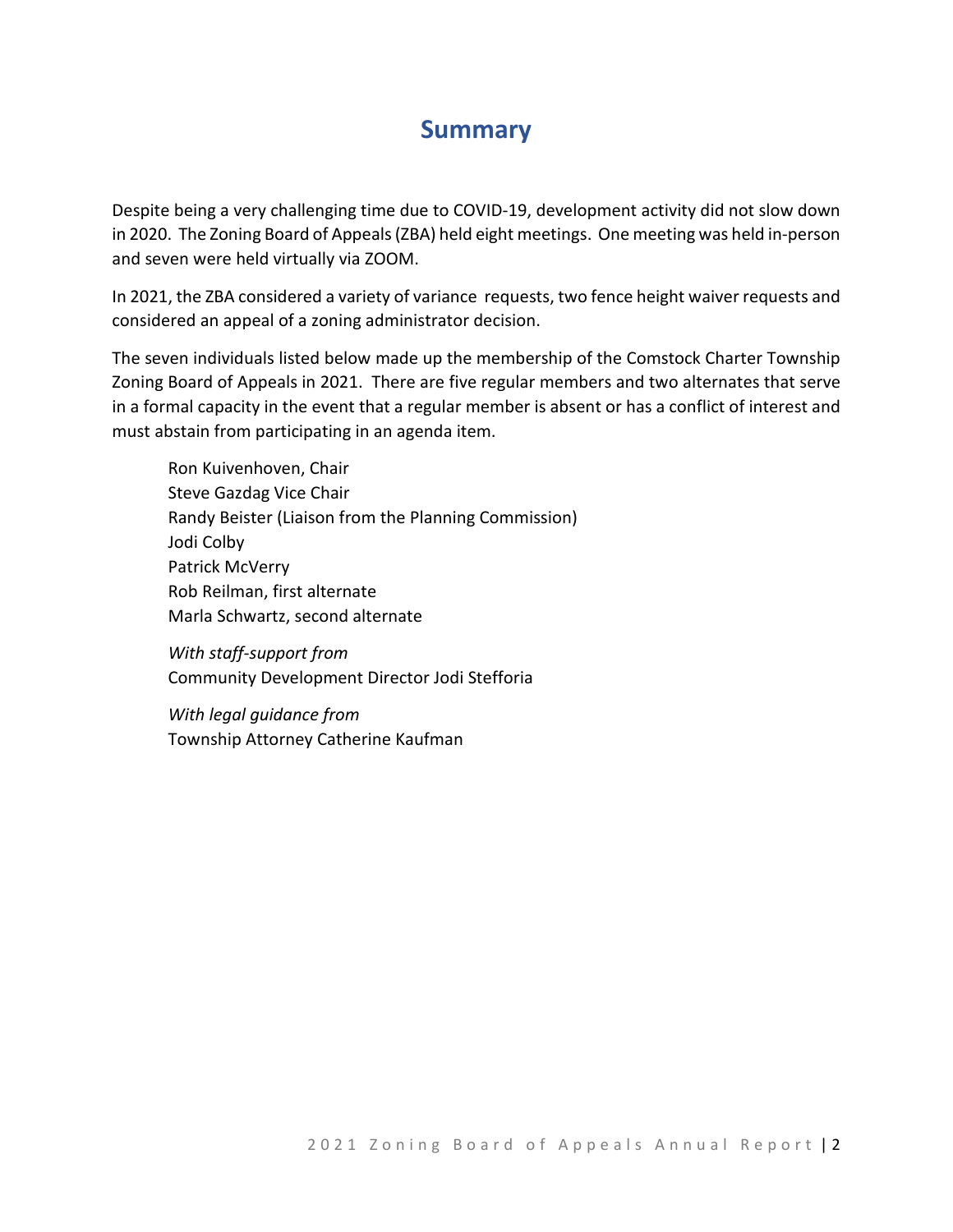#### *Variances*

The Zoning Board of Appeals reviewed a variety of requests in 2021 from allowing a nonconforming lot to be buildable to a reduced setback for a private stable. The requests considered by the ZBA in 2021 are grouped below by type of variance.

#### *Greenspace*

*Valvoline Instant Oil Change –* variance for a reduced greenspace width along the east and west property lines for a new 2,160 square foot quick lube on Gull Road. *Granted.*

# *Setback*

*Miller Drive Mini Storage –* variance to allow a reduced front setback from the side property lines and rear property line (abuts Interstate-94) for mini storage buildings on Miller Drive. *Granted.*

*Kalamazoo Sandblast* – variance to allow a reduced rear and side yard setback for a hoop-style building on K Avenue. *Denied.* 

*Hutchinson* – side setback variance for a private stable on N 35th Street. *Granted.*

### *Frontage*

*Consumers Energy* – variance to allow the creation of a parcel without the minimum required frontage on a public street south of ML Avenue. *Granted.*

*Dawson* – variance to allow the creation of a parcel without the minimum required frontage on a public street on North 33rd Street. *Granted.*

# *Nonconforming Lot Size*

*Peak* – variance to allow a nonconforming lot that does not satisfy the minimum lot size or width to be considered buildable on Wright Street. *Granted.*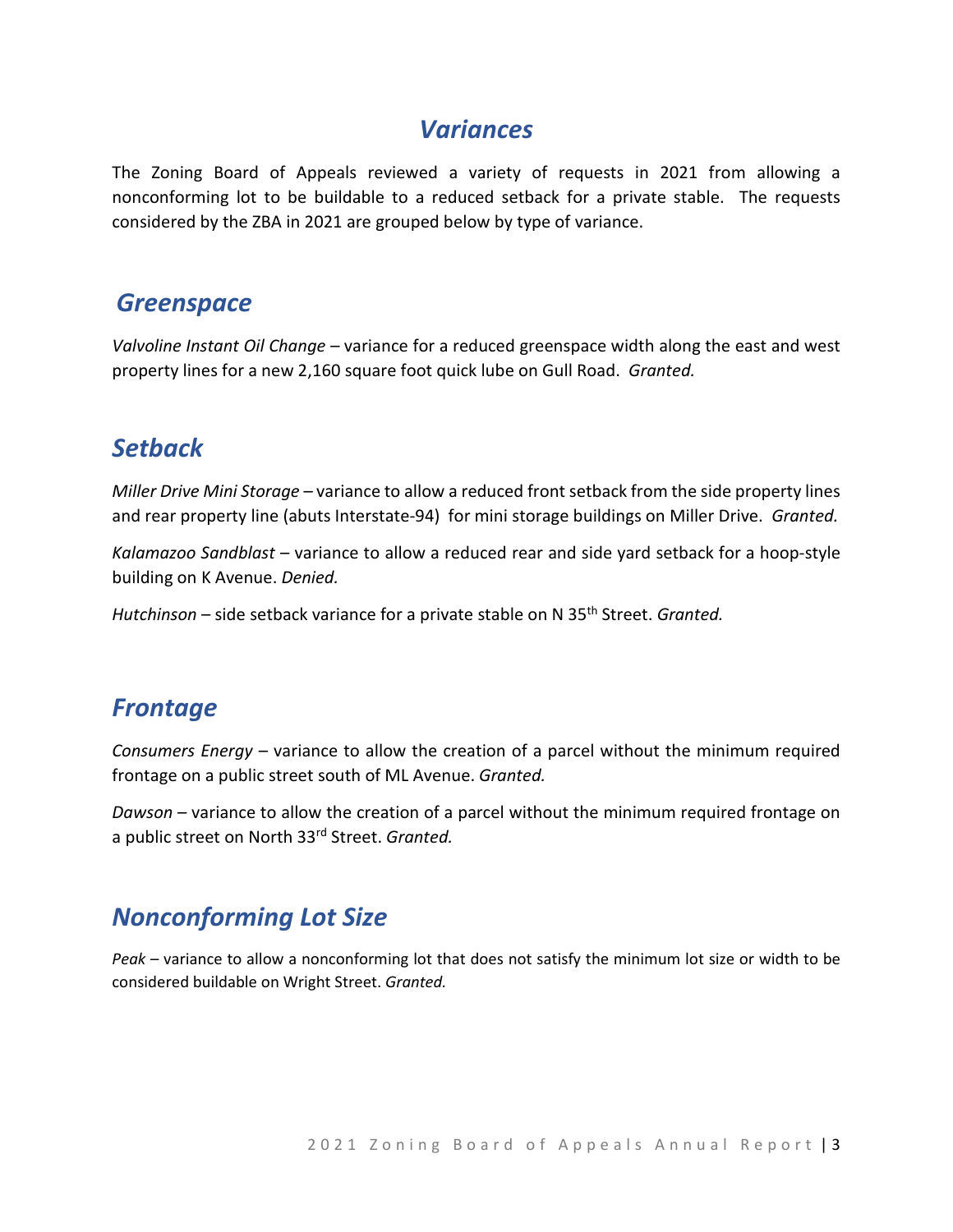# *Accessory Building Size*

*Meyer* – variance to allow an addition on an accessory building that already exceeds the allowable square footage on Saginaw Avenue. *Denied.*

*MacDonald* – variance to allow an accessory building that exceeds the permitted square footage on Plainfield Avenue. *Denied.*

# *Fence Height Waiver*

*Erickson* – waiver to allow a fence up to 12 feet tall along the side property line and also parallel to River Street provided not closer than the house to River Street. *Granted.*

*Kalamazoo Sandblast* – waiver to allow a fence up to 12 feet tall along the sides and rear property line. *Granted*

## *Signs*

*Drive & Shine* – variance for a wall sign package that exceeds the quantity and square footage limitations. *Granted in part.* 

# *Appeal of Zoning Administration Determination*

*Sandblasting in the LM, Light Manufacturing District* – appeal of determination of the Zoning Administrator that a sandblasting business is permitted in the LM, Light Manufacturing District. *Zoning Board of Appeals upheld the determination.*

# *Applicant Feedback*

As part of the Redevelopment Read Communities program, the Township initiated a feedback survey for applicants in 2020. The survey is sent to former applicants and asks about their experience with the development process, Township Staff and the nature of their request before the Township.

Feedback from applicants has been positive about the Community Development Director's assistance with the process and scheduling of reviews as well as the Zoning Board of Appeals' review process.